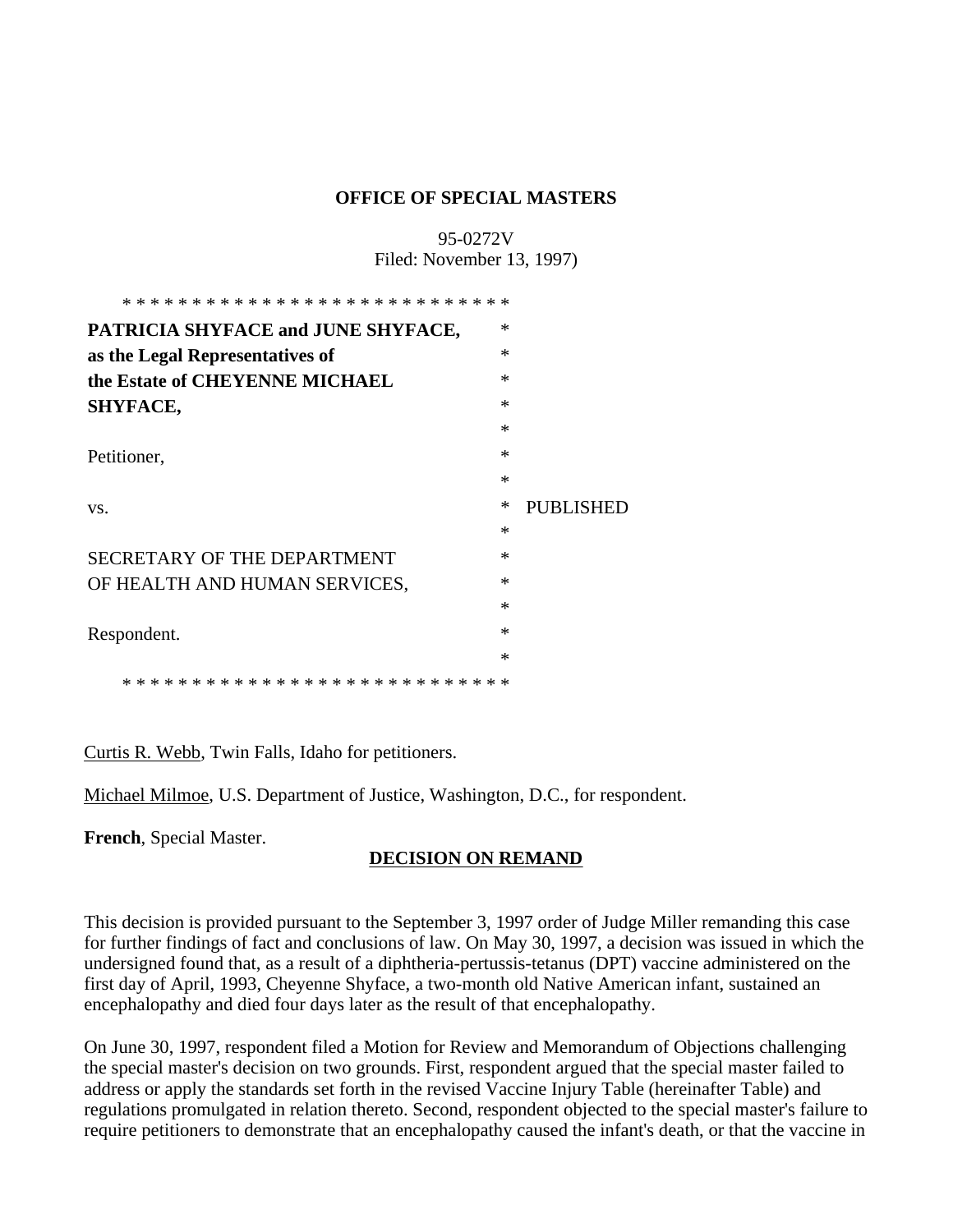fact, caused his death.

Judge Miller's order requires the following:

1) To make factual findings required by the revised Vaccine Injury Table regulations, 42 C.F.R. §100.3  $(b)(2)(I)-(A);$  and,

2) To make findings based on petitioners' proof by a preponderance of the evidence with respect to causation by the Injury Table method, the actual causation method, or both.

Judge Miller allowed the undersigned discretion to make such findings based on either the record as it exists, or by receiving additional evidence. During a status conference held on October 20, 1997, counsel for petitioners and respondent indicated that they did not object to the court's preference for making such findings on the record as it presently exists. Unfortunately, in a case that represents for petitioners such tragic circumstances, my review changes the outcome.

## FACTUAL BACKGROUND

Certain facts in this case are documented in the medical records, but most of the factual evidence consists of the oral testimony of the infant's grandmother, June Shyface, and his youthful mother, Patricia Shyface, members of the Sioux Indian tribe living on the Fort Peck Indian Reservation. Out of traditional respect for older persons or persons in authority, the witnesses conducted themselves with marked reticence. The grandmother was less reticent, but Cheyenne's mother was unable to respond easily to questioning. A tribal representative explained that in their culture, they would not speak at all until spoken to; nor is it likely that they would talk freely outside their immediate circle of friends. Cheyenne's mother was of few words, most often speaking in monosyllables. Most of the information was provided by the grandmother who, by tradition, is primarily responsible for raising the children of the family. The facts, as I can best determine them to be, will be summarized here.

Cheyenne Shyface was an apparently normal infant, albeit somewhat fragile. Medical notations indicate some concern about weight gain and "poor bonding," and his caregivers were advised to stop smoking. Nonetheless, Cheyenne was considered to be in reasonably stable health when he received his first shots including DPT, at approximately 8:00 a.m. on April 1, 1993. He was just seven weeks old.

Following his shots, Cheyenne was taken home where he slept the rest of the day. The testimony is confusing as to the onset of symptoms. A review of the evidence makes it most likely that the baby began to develop fever on the third day, April 3, 1993.<sup>(1)</sup> Tr. at 37-38. He seemed quiet, was treated with Tylenol, and was described in the following terms: "He didn't look too good . . . wasn't himself . . . wouldn't smile, drank some, but not much, and just lay there." Tr. at 22, 40, 48, 53, 57. He would stare into space and did not seem to respond normally to his mother or grandmother.

On April 4, 1993, he was still not well, but seemed a little better. He was "all right" and sleeping when his grandmother left for work, and when she returned from work at about 2:00 in the afternoon, in her own words, "[he looked all right. Seemed like we'd talk to him and he would start moving a little bit." Tr. at 27. He was never described, however, as back to his normal self. By the afternoon and evening of April 4, 1993, according to the testimony, Cheyenne's eyes moved a little more and he could focus. Tr. at 41.

THE WITNESS( Grandmother): "[He wasn't that sick that night because I was the one that was holding him. . . he had a little fever. . . . " Tr. at 27.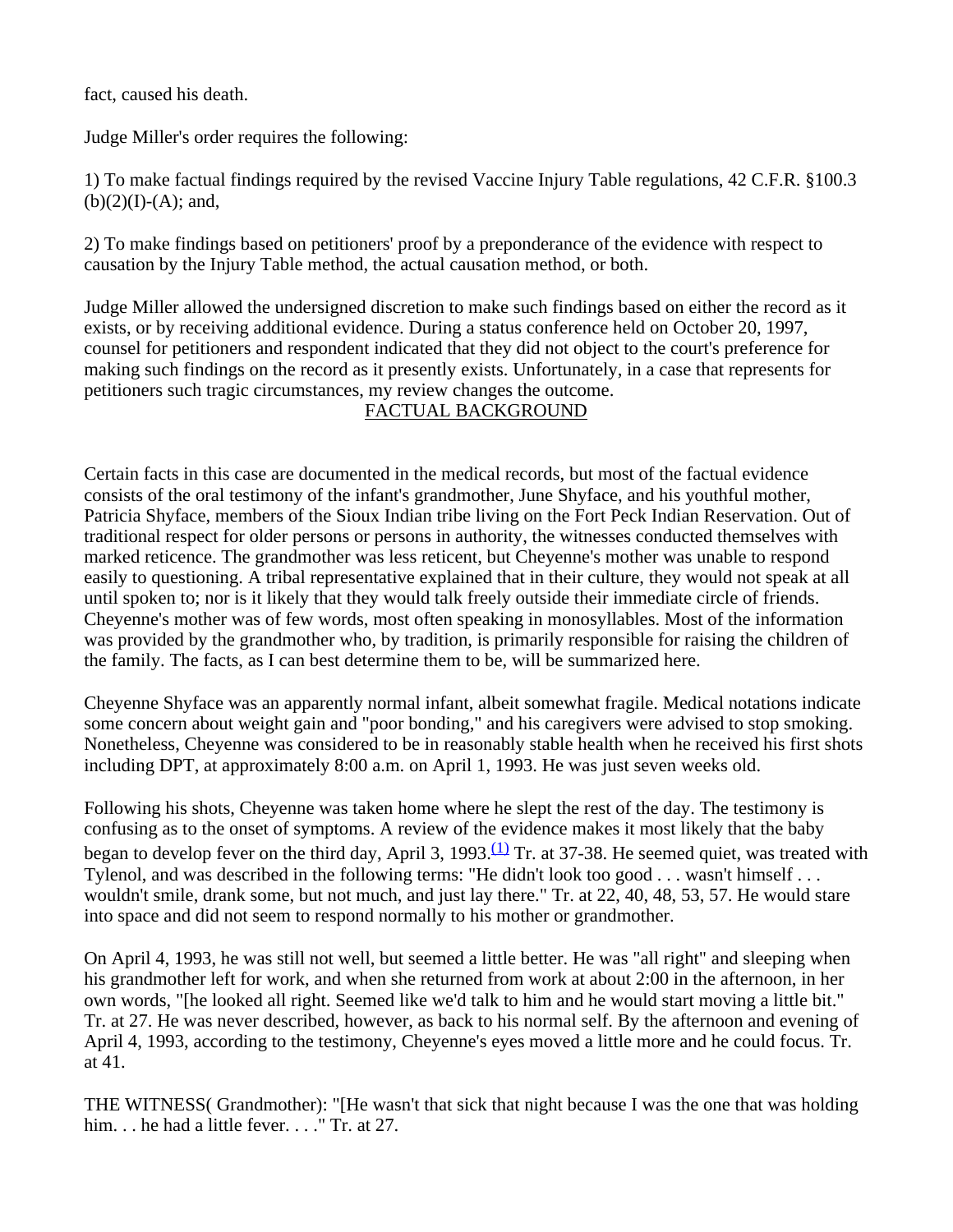THE COURT: "Was he back to his usual self on the 4th?"

THE WITNESS: Usual, yeah. He was -- I mean he wasn't like he was." Tr. at 42.

When the baby awoke the next morning, he began suddenly to cry and could not be consoled. The grandmother recalls: "His eyes -- just by looking at his eyes I knew there was something wrong with them." Tr. at 38. They rushed to the emergency room where the baby's fever was found to be hovering between 109 and 110 degrees Fahrenheit. He was pronounced dead at 6:38 that same morning, April 5, 1993. The immediate cause of death was reported to be high fever. Cultures grown from tests revealed the presence of a bacterial infection including a moderate growth of E-coli and, "possibly" Branhamella Catarrhalis. Autopsy findings confirmed the presence of infection, pneumonia of uncertain severity, bladder infection, and dehydration.

What caused the extraordinary high fever is the subject of debate. Petitioners' expert, a well qualified pediatric neurologist, is of the opinion that although one cannot discount the possible effect of the infection, Cheyenne was in an encephalopathic state prior to his death and that the encephalopathy and/or the febrile effect of the vaccine led to his death. Respondent's experts, equally qualified, relate death to an overwhelming fulminating infection.

## STATUTORY BACKGROUND

In February 1995, the Department of Health and Human Services exercised its statutory authority to revise the Vaccine Injury Table contained in §14 of the Vaccine Act and promulgated new regulations for proving an encephalopathy. Those changes became effective on March 10, 1995. Petitioners filed their claim on April 4, 1995, just three weeks later. In effect, the March 10, 1995 amendments made proof of encephalopathy more stringent. $(2)$ 

For cases filed after March 10, 1995, petitioners must prove a Table encephalopathy by establishing that, within three days following vaccination, the injured individual demonstrated a significantly decreased level of consciousness that persisted for at least 24 hours and could not be attributed to a postictal state (seizure) or medication. A "significantly decreased level of consciousness" is indicated by the presence of at least one of the following clinical signs for at least 24 hours:

(1) Decreased or absent response to environment (responds, if at all, only to loud voice or painful stimuli);

(2) Decreased or absent eye contact (does not fix gaze upon family members or other individuals); or

(3) Inconsistent or absent responses to external stimuli (does not recognize familiar people or things).

42 C.F.R §100.3 (b)(2)(I)(A) and (D).

Petitioners must establish also that the encephalopathy was sufficiently severe to require hospitalization. 42 C.F.R. §100.3(b)(2)(I). In other words, to establish such injury by the Table-case method, petitioners must provide evidence of a more dramatic and more catastrophic event than had been previously required. Many cases decided under the old standards for a Table encephalopathy would not have withstood the current guidelines.

Respondent included a brief note in its July 3, 1995 "Rule 4" report calling attention to one portion of the new guidelines, specifically, the elimination of residual seizure disorder as a DPT Table injury.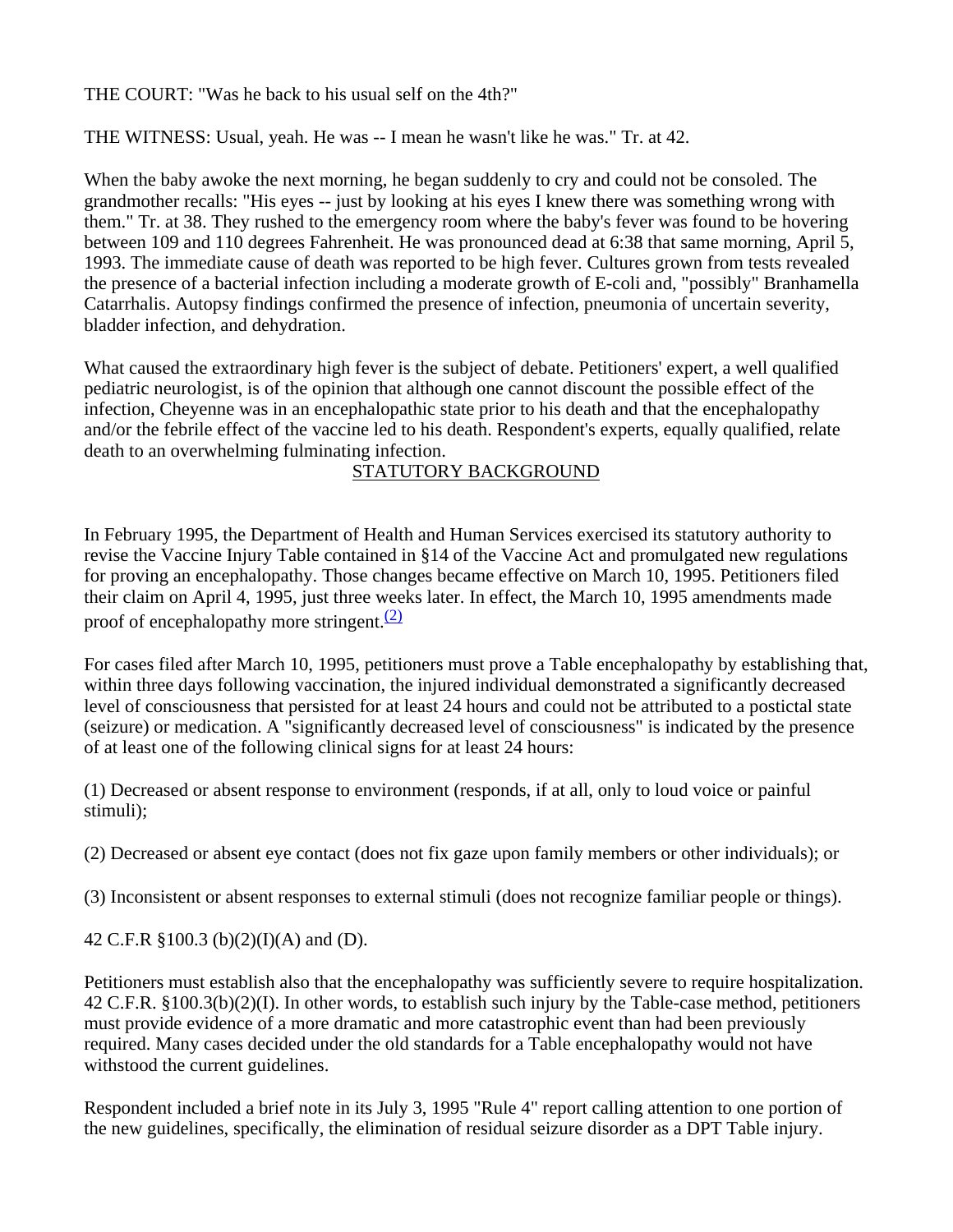Respondent's Report, filed July 3, 1995 at n.3. Respondent's note should have prompted me to review the revisions in their entirety. I simply failed to note the changes; the issue of a new level of proof for an encephalopathy was never raised, and no other reference to the new regulations was made by either party. My decision of May 30, 1997, that an on-Table encephalopathy had been established, therefore, was based erroneously on the law as it existed prior to the amendments. $(3)$  For reasons set forth hereafter, the undersigned reverses its opinion and concludes that an on-Table encephalopathy consistent with recent guidelines has not been established in this case. That finding affects profoundly the analysis of the entire case.

#### EVIDENCE OF ENCEPHALOPATHY

I. Table Injury Method.

Upon review, and applying the same facts to the current guidelines in effect since March 30, 1995, I conclude that the evidence does not support the existence of a Table encephalopathy prior to the child's death. Nothing out of the ordinary is described during the first two days following vaccination. Cheyenne began to show symptoms of fever and lethargy on April 3, 1993, and remained ill throughout the remainder of his brief life. The severity and characterization of that illness, however, is subject to interpretation, and remains inconclusive. He seemed ill and less responsive than normal during third day, April 3, 1993, but is described as a bit better on the fourth day, April 4, 1993. When she left for work on April 4, 1992, his grandmother testified that he was sleeping and looked "okay," and was "a little better" when she returned from work that afternoon. That evening of April 4, 1993, "he wasn't that sick," but still had fever and did not play. Tr. at 27,38, 39, 41-43. Whether or not these signs represent a measure of recovery is unclear, but he was clearly "not like he was." Tr. at 42. His mother recalls that at some unspecified period he would stare, would not cuddle, smile, take his bottle, or vocalize. By process of elimination, those symptoms must have been observed on April 3, 1993 but no conclusions can be drawn as to their severity or duration. $\frac{(4)}{(4)}$  Tr. at 42.

Dr. Torch, for petitioners, concluded that the symptoms described an encephalopathic condition beginning on the second day. Despite his medical expert opinion, the eyewitness descriptions of symptoms do not comport with the new guidelines for finding a Table encephalopathy. It is impossible to piece together from the testimony enough factual evidence to support a "significantly decreased level of consciousness" lasting 24 hours or symptoms with the level of severity to require hospitalization. The oral testimony describes a sick child beginning on the third day, April 3, 1993. A clear picture of an encephalopathic state, as specified in the new regulations, on any one of the second, third, or fourth days following vaccination simply does not emerge. Cheyenne died in the early morning of the fifth day.

For cases filed after March 10, 1995, the new regulations limit severely the signs that can be considered for an on-Table encephalopathy. The court's discretion in determining whether clinical symptoms demonstrate a Table encephalopathy has been significantly curtailed and makes recovery in death cases more difficult because the time between vaccination and death may be too brief to discern the signs required. Congress may or may not have intended such a result, but the imposition of stringent regulatory guidelines requires such an outcome. For these reasons, petitioners' claim of a Table injury within Table time cannot be sustained. $(5)$ 

II. Causation in Fact Method.

The next inquiry is whether petitioners' evidence is sufficient to establish the existence of an acute encephalopathy by the causation in fact method. Petitioners in vaccine cases may present an off-Table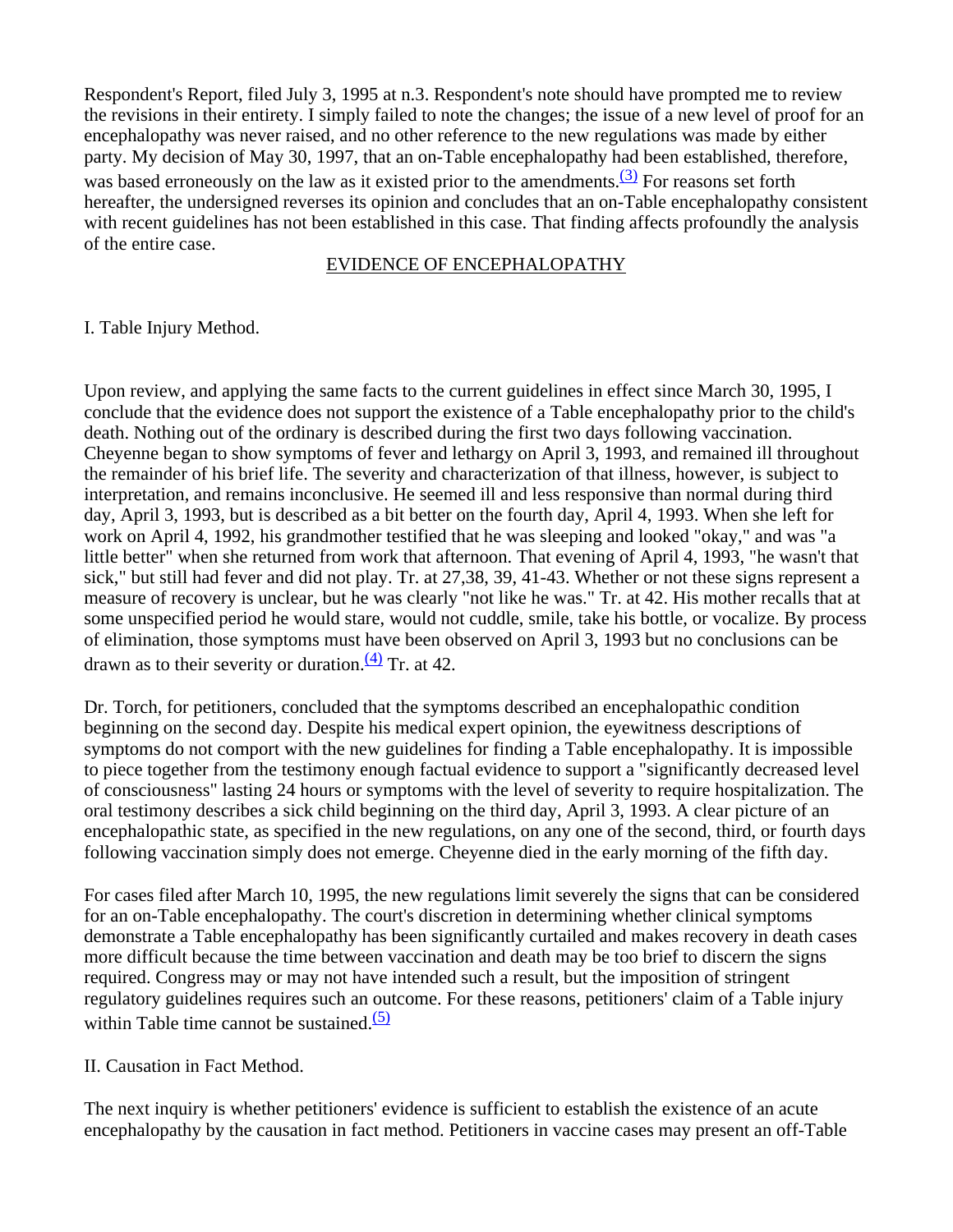claim utilizing the same standard of proof that obtains in traditional tort law. This method is referred to as "actual causation," or "causation in fact." The amendments and regulatory changes of March 10, 1995 do not affect actual causation cases but apply to Table cases only.

Proof of causation in fact is more burdensome than in Table cases because petitioners do not enjoy the statutory presumption available for on-Table injuries.<sup>(6)</sup> The Federal Circuit addressed the issue of actual causation as follows: "The [Vaccine] Act relaxes proof of causation for injuries satisfying the Table in §300aa-14, but does not relax proof of causation in fact for non-Table Injuries." Grant v. Secretary of HHS, 956 F.2d 1144 (Fed. Cir. 1992). In Munn v. Secretary of HHS, 970 F.2d 863 (Fed. Cir. 1992), the court held similarly: "The claimant must prove by a preponderance of the evidence that the vaccine, and not some other agent, was the actual cause of the injury." Id. at 865. Actual causation cases require the court to determine, as well, that there is not a preponderance of evidence that the injury was caused by alternative etiologies. Grant, at 1144.

Petitioners' Expert: Dr. William C. Torch, a board certified pediatric neurologist and a diplomate of the National Board of Medical Examiners, relies on the constellation of signs, beginning on the third day after vaccination, to support his opinion that Cheyenne was in an encephalopathic condition prior to death. Dr. Torch characterizes Cheyenne's symptoms as evidence of "an abrupt change in mental status suggesting a depression in higher levels of mental functioning." Dr. Torch listed the following factors he considers to be indicative of encephalopathy in Cheyenne's case: Failure to recognize his caregivers; failure to respond in his usual manner; failure of eye contact; staring off into space; inability or failure to move his head or his eyes; disinterest in his bottle; and failure to grasp, vocalize, smile, or cuddle as usual. Tr. at 68. Dr. Torch's opinion is that these symptoms persisted from the third to the 5th of April. Tr. at 69. Dr. Torch does not believe the signs of improvement on the 4th day require a conclusion that the infant was recovering from his encephalopathy: "I think as with any kind of encephalopathy there can be fluctuating changes in mental status. And a person who has an encephalopathy can change from one hour to the next and one day to the next, and there can be different degrees of responsiveness." Tr. at 104.

Numerous experts in vaccine cases have described these signs as being consistent with an encephalopathy. Dr. Torch clearly identifies them as such (Tr. at 67-69), and Dr. McDonald, testifying for respondent, admits that they might be signs of encephalopathy (Tr. at 171, 185, and 188-189), although he believes there is another, more likely, diagnosis.

Respondent's Experts: Respondent's two experts argue that Cheyenne's condition prior to death is fully consistent with a developing infection (Tr. at 187-188), a condition unrelated to an encephalopathy and unrelated as well to the vaccine by any other mechanism. Dr. John McDonald argues that the same signs of altered mental status invoked to support petitioners' claim of encephalopathy are more likely evidence of sepsis.<sup>(7)</sup> Tr. at 172. He argues that the E. coli infection Cheyenne sustained, in particular, is extremely dangerous in neonates. $\frac{(8)}{10}$  Id. at 172, 173, 178.

Evidence of sepsis in this case is documented. Dr. Torch not only does not challenge its presence, but, on the contrary, acknowledges it was most likely a contributing factor to the infant's condition. In other words, Dr. Torch's position is that the infant sustained both encephalopathy and an infection, and that both factors must be considered to explain his death.

Proving an encephalopathy is more difficult than proving the presence of an infection because infection can be identified by empirical evidence. Encephalopathy, on the other hand, often leaves no footprints. Not surprisingly, the autopsy does not assist petitioners' claim, although neither does it rule out the existence of an encephalopathy. The undersigned has heard many experts testify that one is unlikely to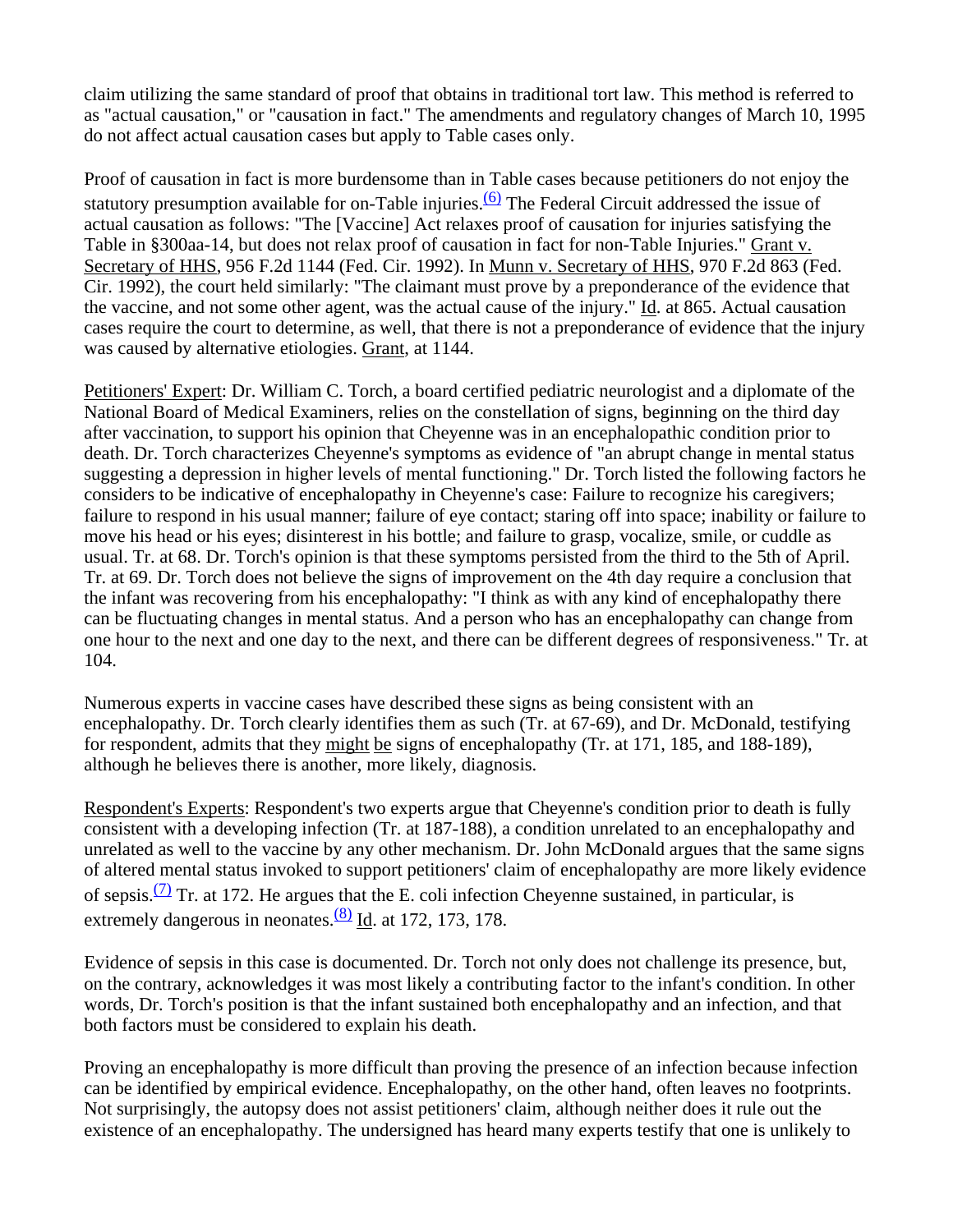observe evidence of encephalopathy on autopsy, particularly when death occurs relatively quickly after the onset of symptoms. $(9)$  Vaccine cases are replete with evidence that diagnosis of encephalopathy is defined in terms of altered brain function and is based primarily on clinical presentation -- observation of alterations in behavior and response. Dr. Lucy Rorke, board certified in anatomical pathology and neuropathology, testified that she is in agreement with that statement in this very case. Tr. at 142-143.

The undersigned is hard pressed to decide whether an encephalopathic process occurred in this case. Both Dr. Torch and Dr. McDonald, are equally qualified to testify in the field of pediatric neurology. To prevail in actual causation cases, petitioners have an affirmative burden to provide evidence sufficient to tip the scales. That level of proof is not apparent here. The following statement suggests, possibly, that Dr. Torch knew his case requires stronger evidence:

DR. TORCH: "Again, I think one would be of a stronger opinion that the DPT caused the encephalopathy if symptoms were present during the first and second day following the vaccination." Tr. at 106.

It is the court's opinion that the evidence is in equipoise. Petitioners have established that Cheyenne's clinical presentation could possibly have been due to an encephalopathy, but I cannot equate the evidence with the "more likely than not" standard.

# CAUSE OF DEATH

The fact that the evidence supports neither a Table encephalopathy nor an encephalopathy in fact, is not fatal to petitioners' claim if a preponderance of the evidence establishes that Cheyenne's death was caused by the DPT vaccine by another mechanism. This section will address that claim.

Death, in and of itself, is not a compensable injury. Section 14 of the statute requires proof that death was --

[An] acute complication or sequela . . . of an illness, disability, injury, or condition referred to [on the Table] which illness, disability, injury, or condition arose within the time prescribed  $\dots$ .  $(10)$ 

Section 300aa-14(a)(I)(E).

Because petitioners failed to establish a Table injury, they may not show that death was the result of a Table injury. Petitioners must prove that Cheyenne's death, was, in fact, caused by the vaccine. $\frac{(11)}{(11)}$ 

Dr. Torch proposes another mechanism whereby the vaccine may be implicated as a significant cause of death. $\frac{(12)}{(12)}$  His theory is that fever caused by the DPT was significantly exacerbated by the developing sepsis. The DPT vaccine is known to contain pyrogenic properties, and indeed, fever is the most common reaction to the vaccine. Dr. Torch theorizes that toxins and endotoxins, known components of the pertussis vaccine, adversely affected those systems that control body temperatures and caused dehydration. Failure to feed or take liquids compounded the dehydration and elevated the fever even further. The combination of the two sources caused the fever to rage out of control rendering the child incapable of sustaining adequate cardio-vascular support. Septic shock and death resulted. Tr. at 83. But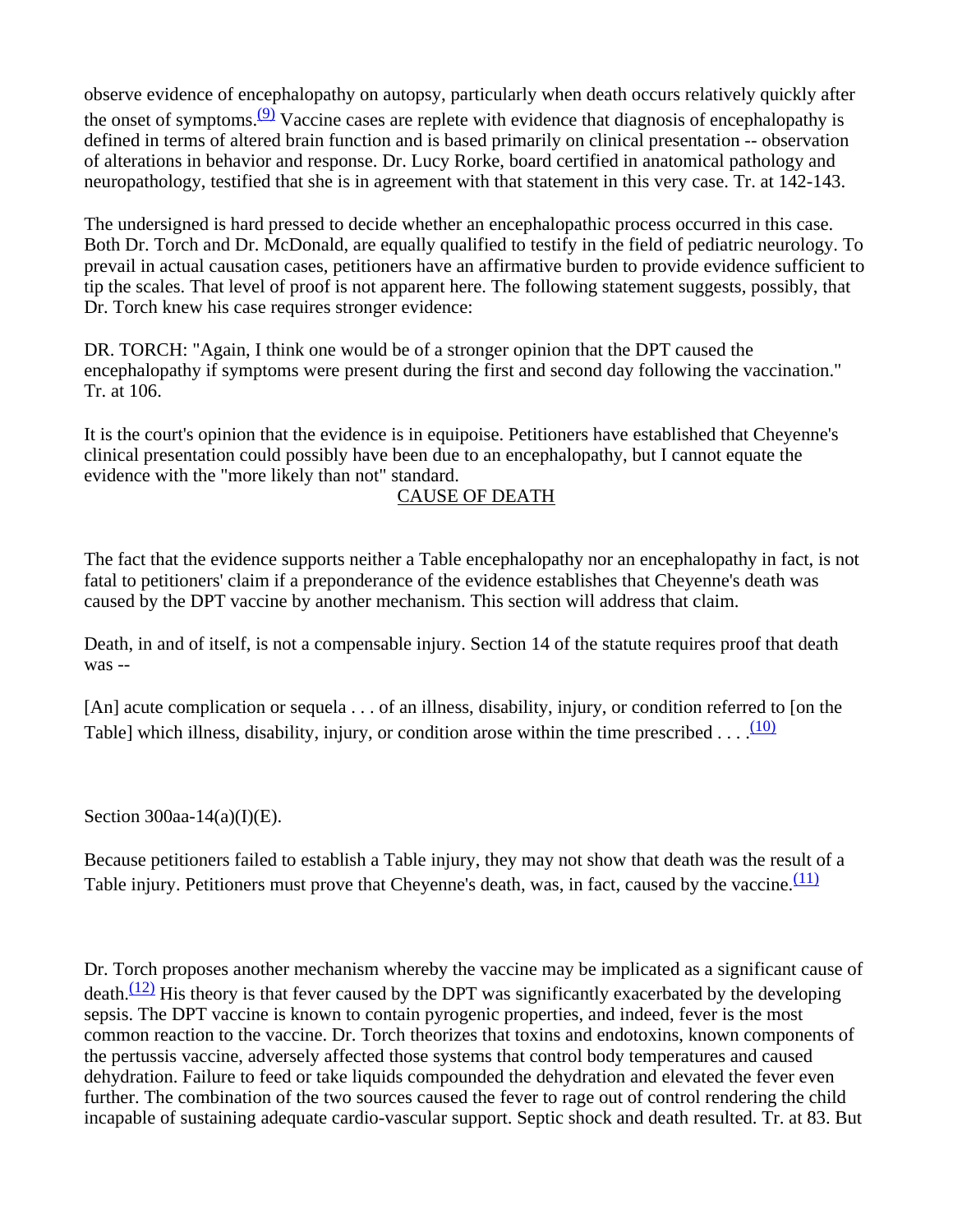for the vaccine, Dr. Torch reasons, sepsis alone would not have caused death.

Dr. Torch thus proposes a medical theory connecting vaccination and death by a logical sequence of cause and effect, satisfying arguably, the requirements set forth in Strother v. Secretary of HHS, for establishing causation in a death case.<sup>(13)</sup> In the underlying decision of May 30, 1997, I concluded, at that time, that the evidence was sufficient to link death to the vaccine based primarily on evidence that infection alone was insufficiently severe to cause death, on the vaccine's tendency to elevate temperatures (temperature being the putative cause of death), and, significantly, on the assumption that petitioners had established an on-Table injury. That finding, regrettably, was based on invalid law. My decision did not include an analysis of the actual causation standard for establishing that death was actually caused by the vaccine. It was enough at the time to determine that death was the result or "pathological consequence" of the prior Table injury $\frac{(14)}{(14)}$  and that Cheyenne's condition was consistent with the standard set forth in Allen v. Secretary of HHS.<sup>(15)</sup> Based on the court's analysis in Allen, I concluded that the facts were sufficient to support a causal link to the vaccine by the Allen standard of an observable and relatively uninterrupted progression from vaccination through [a Table injury] to  $death.$ <sup>(16)</sup> A different analysis of death as caused by the vaccination without reference to an intervening Table injury, therefore, is now required.

My analysis is focused on whether petitioners have provided affirmative proof, but the analysis must include consideration of the record as a whole. To determine whether a preponderance exists, the evidence from all sources, is to be considered, not that from petitioners alone. Dr. Torch challenges the severity of Cheyenne's infection by arguing that no clinical signs of pneumonia (inflammation in the lungs) were observable prior to death, the autopsy revealed only modest levels of bacteria in the bladder and lungs, and the lungs were not as inflamed as in most cases of fatal pneumonia in children. Finally, Dr. Torch points to the fact that in filing an autopsy report, the pathologist, Dr. McKinley, concluded that autopsy findings were insufficient to explain the outcome.

Respondent argues that both the clinical presentation and the autopsy findings support infection as the more likely etiology. Respondent's experts argue that it is not uncommon for a bacterial pneumonia to be completely clinically silent in a 7-week-old baby. Evidence of pneumonia may not be observed or recognized prior to death if death occurs rapidly, as here. Tr. at 135. Although only moderate levels of organisms were observed on autopsy, Dr. Rorke explained that one can have a very rapidly progressive overwhelming bacterial infection which kills the individual before there is a chance to get really extensive findings in the tissues. She stated that "reaction to the presence of the organism produces this tremendous shock and temperature and the individual dies rapidly, then you don't have a chance to get the full blown changes in the organ that you might see if it had been present for three or four or five days." Tr. at 136, 137. She explained further that in this case, pneumonia was "interstitial," that is, in the lining and connective tissues of the lungs rather than in the air passages, and may be as serious as other types of pneumonia in interfering with oxygenation. Tr. at 140.

On autopsy two types of bacteria were identified in the child's organs. First, E. coli was found, which is known to be capable of causing death and is particularly deadly in infants and small children. Branhamella Catarrhalis, considered generally to be a non-pathogen, was also identified. That bacterium may be a significant organism in pathogenesis of pneumonia in infants and children. Tr. at 121.

Minimal disintegration of lymphocytes in the thymus convinced Dr. Rorke that the onset of disease was acute, probably not more than 24-48 hours which suggests the rapid intensity of a fulminating process. Observed symptoms comport with such diagnosis. The child had a fever on the evening of April fourth, but his care-givers were not alarmed by the degree of fever. By the next morning, however the child was brought to the emergency room with an extremely rapid pulse of 168 and temperature of 109 which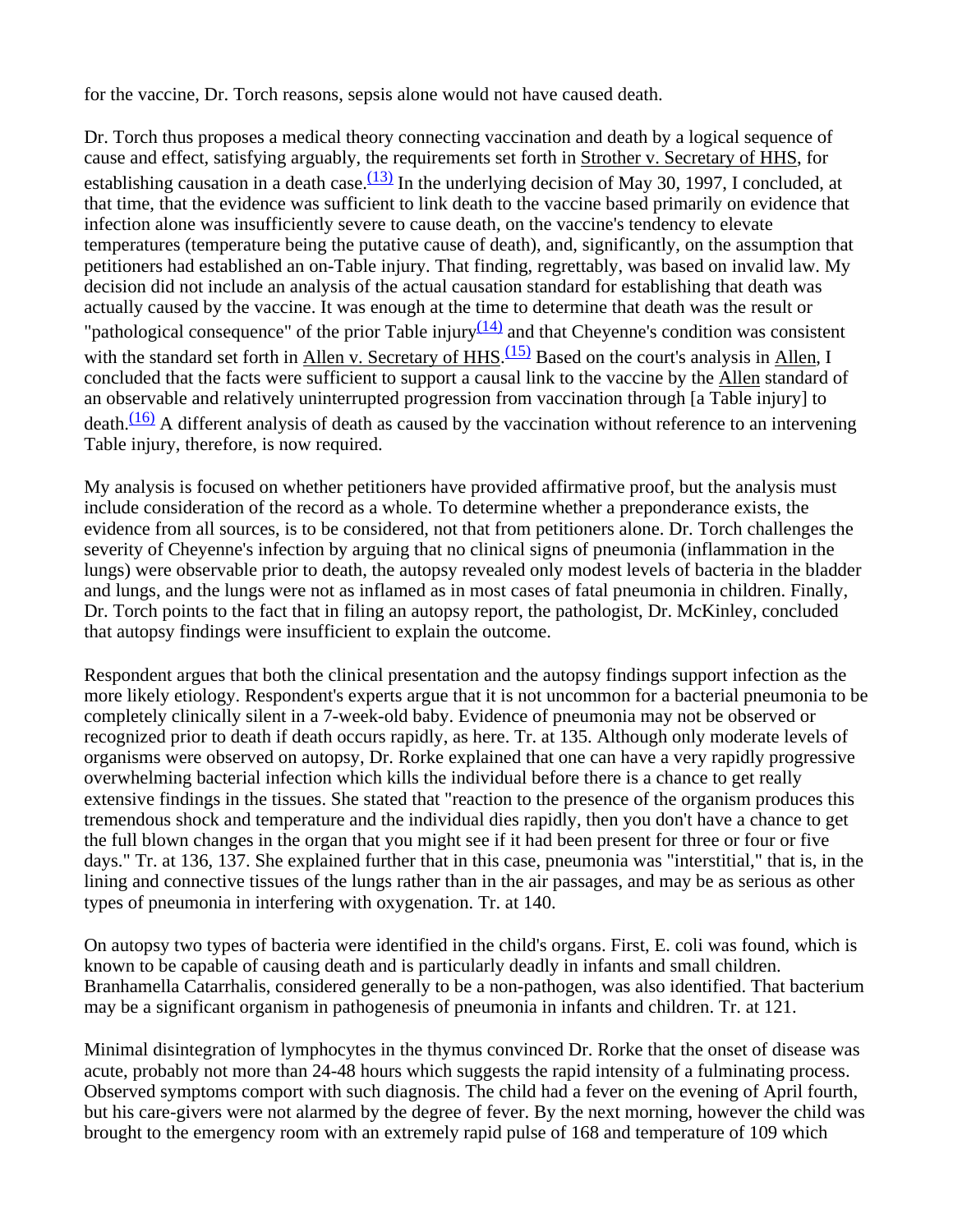respondent's experts consider manifestation of a severe sepsis. Dr. Rorke adds that although the unusually high temperatures are uncommon, the specific agents present are capable of raising temperatures to those extraordinary levels. According to Dr. McDonald, the baby's rapid decline in physical status, with death occurring within an hour, or hour and a half, is consistent with an overwhelming bacterial illness septic shock syndrome. $\frac{(17)}{2}$  All of the child's clinical features, respondent argues, are "quite consistent" with a clinical diagnosis of overall sepsis. Tr. at 122.

Dr. Torch does not retreat from his opinion that the vaccine carries the weight of blame for Cheyenne's death. However, his testimony, as a whole, supports both sources as cause:

Is there any way of telling . . . any scientific way of determining which of those two is more responsible for the high temperature. [sic] I don't believe so. I don't know how much you could attribute to each etiology. I cannot go so far [as to say] that one predominated over the other in terms of the death itself. But he [Cheyenne] would not have died without the vaccine.

Tr. at 100-101.

In reading the printed text of the transcript, one does not sense fully the level of conviction with which Dr. Torch presented his opinion that "but for" the vaccine, Cheyenne would not have died. Upon review, however, I now find that Dr. Torch's testimony is insufficiently persuasive to establish that death, in fact, was caused by the vaccine. Petitioners evidence of a vaccine-related cause stands possibly in equipoise, but no better.<sup>(18)</sup> As even Dr. Torch conceded, it is impossible to know with any degree of confidence, which source is the predominant cause of death. $(19)$ 

Respondent's evidence is equally persuasive. Without the benefit of the statutory presumption conferred by the presence of a Table injury, and because petitioners have the burden of affirmatively proving a vaccine-related cause, it is my opinion that petitioners cannot prevail on the record as it stands.<sup>(20)</sup>

I base my conclusion on my determination that petitioners have failed to carry their burden of proof.

# **CONCLUSION**

It is this court's considered opinion on remand, based on the foregoing analysis, that petitioners are not entitled to compensation for the unfortunate death of the infant Cheyenne Shyface.

If the Judge of the reviewing court requires clarification, I will be happy to provide further explanation or information.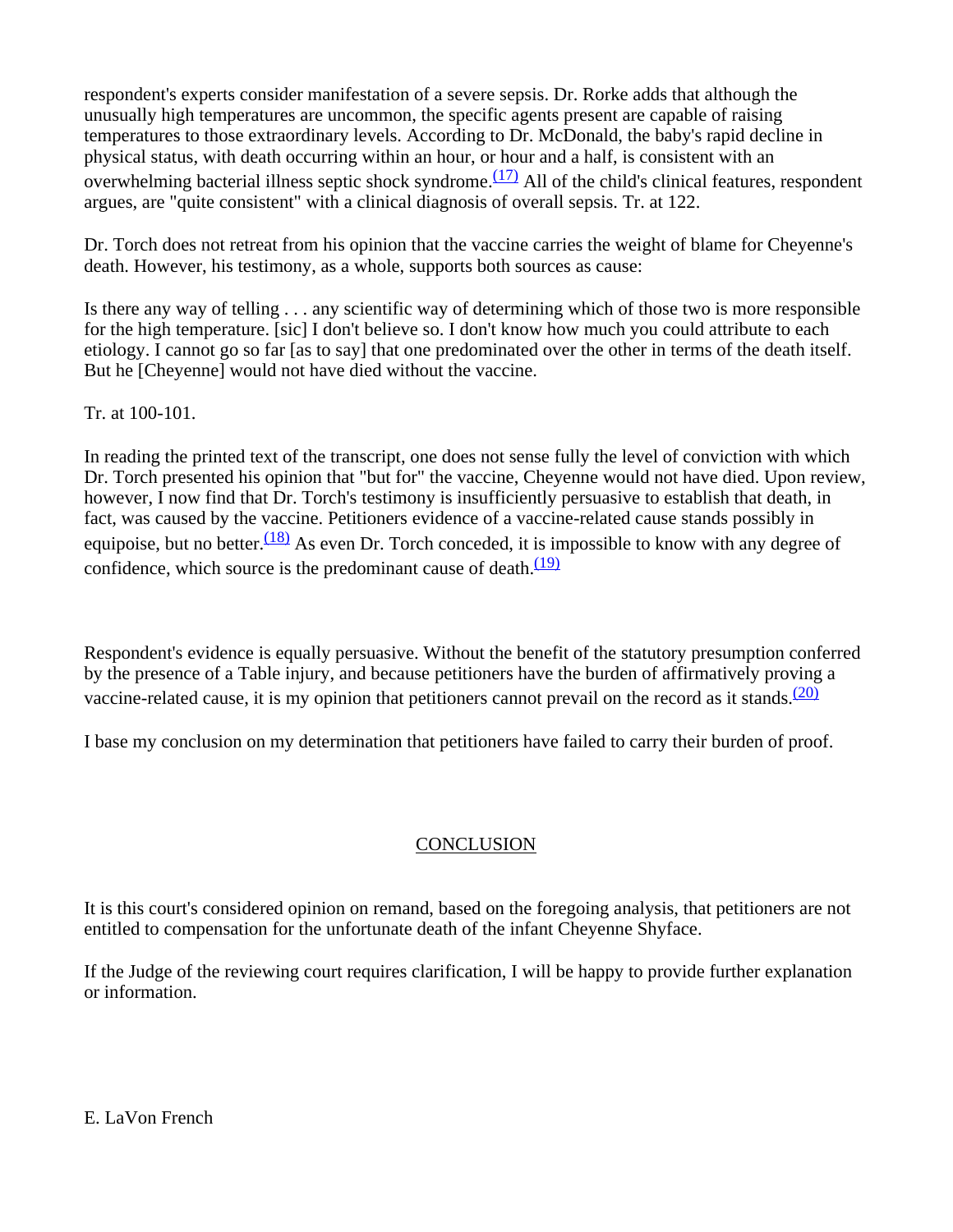1. In my decision of May 30, 1997, I found the onset of illness to have been on the day following vaccination. However, further review and consideration of the evidence led me to find otherwise.

2. The amendments also removed the Table injuries "residual seizure disorder" and "shock-collapse or hypotonic-hypresponsive collapse," leaving only "anaphylaxis or anaphylactic shock" and "encephalopathy (or encephalitis)" as DPT Table injuries for which petitioners may seek compensation.

3. Petitioners had claimed initially both encephalopathy and residual seizure disorder, but abandoned their claim of residual seizure disorder at an early date. Petitioners' expert testified at the September 16, 1996 hearing that the baby's leg jerks, most likely, were not evidence of seizure activity.

4. Both witnesses claim that the child never returned to normal, but they were unable to explain satisfactorily the details or how long the symptoms persisted. Tr. at 62-63. In response to the court's questioning, Patricia Shyface would answer only "yes" and no" or "I can't remember." Tr. at 63-65. Both witnesses became confused as to the days. See for example, Tr. at 38, 65.

5. In spite of the confusion of dates and their natural shyness, the witnesses appeared to me to have been completely honest in their responses. I have assessed their demeanor and found no reason to question their efforts to relate events as they recall them. My decision is based on the application of legal requirements as to the significance of those events, not on any lack of credibility on the part of the petitioners.

6. Causation in fact in Vaccine cases under the Vaccine Act is "analogous to tort law." Jay v. Secretary of HHS, 998 F.2d 979 (Fed. Cir. 1993).

7. "Infection" and "sepsis" are used interchangeably indicating presence of pathogenic microorganisms.

8. Dr. McDonald testified that recent studies suggest a 40% to 50% mortality rate from E.coli infection in infants in the first year of life. Tr. at 174.

9. Encephalopathy differs from encephalitis in this regard. Encephalitis an infectious process and is usually identifiable by testing. Evidence of encephalopathy is not usually identifiable except by observed behavior.

10. "Sequela" has been interpreted to mean that the condition "resulted from" the specific injury. Song v. Secretary of HHS, 31 Fed. Cl. 61 (1994).

11. The court in Hossack v. Secretary of HHS, 32 Fed. Cl. 769 (1995) interpreted the term "sequela" to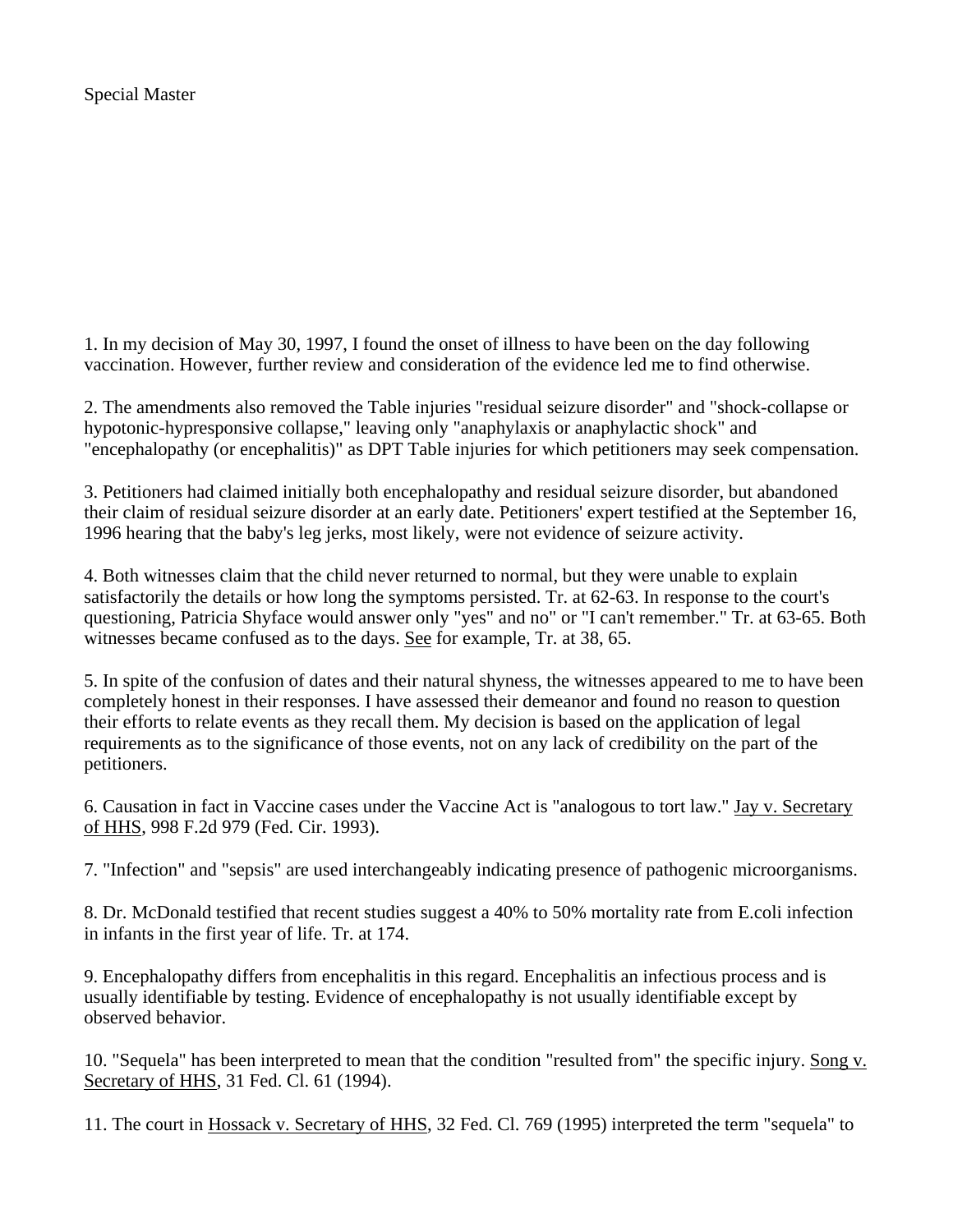require petitioner to prove a causal connection between the injury and the subsequent condition. Following Hossack, the court in Greway v. Secretary of HHS, concluded that the standard of proof in determining whether an event qualifies as a sequela is the same standard needed to prove causation in fact. Greway, No. 90-2028V, 1997 WL631871 (Fed. Cl. Spec. Mstr. Oct. 12, 1995).

12. Dr. Torch also proposed a mechanism whereby an encephalopathy weakened the child's systems reducing his ability to withstand the stress of infection. Although that theory is a plausible one, and was the basis for the court's prior decision of May 30, 1997, it is not now sustainable because petitioners did not prove the presence of encephalopathy.

13. "Causation in fact requires proof of a logical sequence of cause and effect showing that the vaccination was the reason for the injury. A reputable medical or scientific explanation must support this logical sequence of cause and effect." Strother v. Secretary of HHS, 18 Cl. Ct. 816 (1989), subsequent decision, 21 Cl. Ct. 365 (1990), aff'd, 950 F.2d 731 (Fed. Cir. 1991).

14. See Abbott v. Secretary of HHS, 27 Fed. Cl. 792, 794 (1993) aff'd in part, rev'd in part and remanded, 19 F.3d 39 (Unpub. Fed. Cir. 1994) (interpreting the terms "complication" and "sequela" as somatic conditions or events recognizable as the pathological sequence or result of an existing disease or disorder. . . of such disease or disorder).

15. In determining whether death was a sequela of another Table injury, Judge Bruggink held: "The result in any given case then must depend on whether there is an observable, and relatively uninterrupted progression from vaccination, through [the Table injury] to death." Allen v. Secretary of HHS, 24 Cl. Ct. 295, 296 (1991), appeal dismissed, (No. 92-5028 Feb. 19, 1992).

16. Even if Cheyenne seemed a little better on the evening of April 4, 1993, the evidence does not support recovery so as to defeat the "relatively uninterrupted" nature of his condition as it proceeded to his death. Dr. Torch testified that fluctuating changes in mental status with different degrees of responsiveness do not necessarily indicate recovery from encephalopathy. Tr. at 104. I concluded that he did not, at any time, return to a normal nor a "near" normal baseline.

17. Dr. McDonald identified the rise in temperature as beginning around the 72nd hour, which increases the likelihood of sepsis as its cause. DPT related fever typically begins shortly after vaccination. Tr. at 157. Fever in the range of 107 to 108 degrees Fahrenheit, in his experience, has infectious causes. Tr. at 154.

18. Counsel for petitioners argued that it was not necessary for petitioners to prove that the vaccine was the sole cause of death, but only that it was a significant cause of death. The evidence does not support a finding that the vaccine was a more significant cause than the underlying infection. In my opinion, the evidence cannot be so quantified.

19. Bunting v. Secretary of HHS, holds that it is not petitioner's burden to disprove every possible ground of causation suggested by respondent. Bunting, 931 F.2d 867, 873 (Fed. Cir. 1991) (Quoting Tinnerholm v. Parke Davis & Co., 285 F. Supp. 432, 440 (S.D.N.Y. 1968), aff'd, 441 F.2d 48 (2d Cir. 1969)). The presence of an possible alternative cause can be considered, however, in assessing the relative weight of opposing positions. Determining the weight and credibility of the evidence is the special province of the trier of fact. Inwood Laboratories, Inc. v. Ives Laboratories, Inc., 456 U.S. 844, 856 (1982).

20. See e.g., Gamache v. Secretary of HHS, 27 Fed. Cl. 639, 645 (1993) at 645. (In similar fashion,